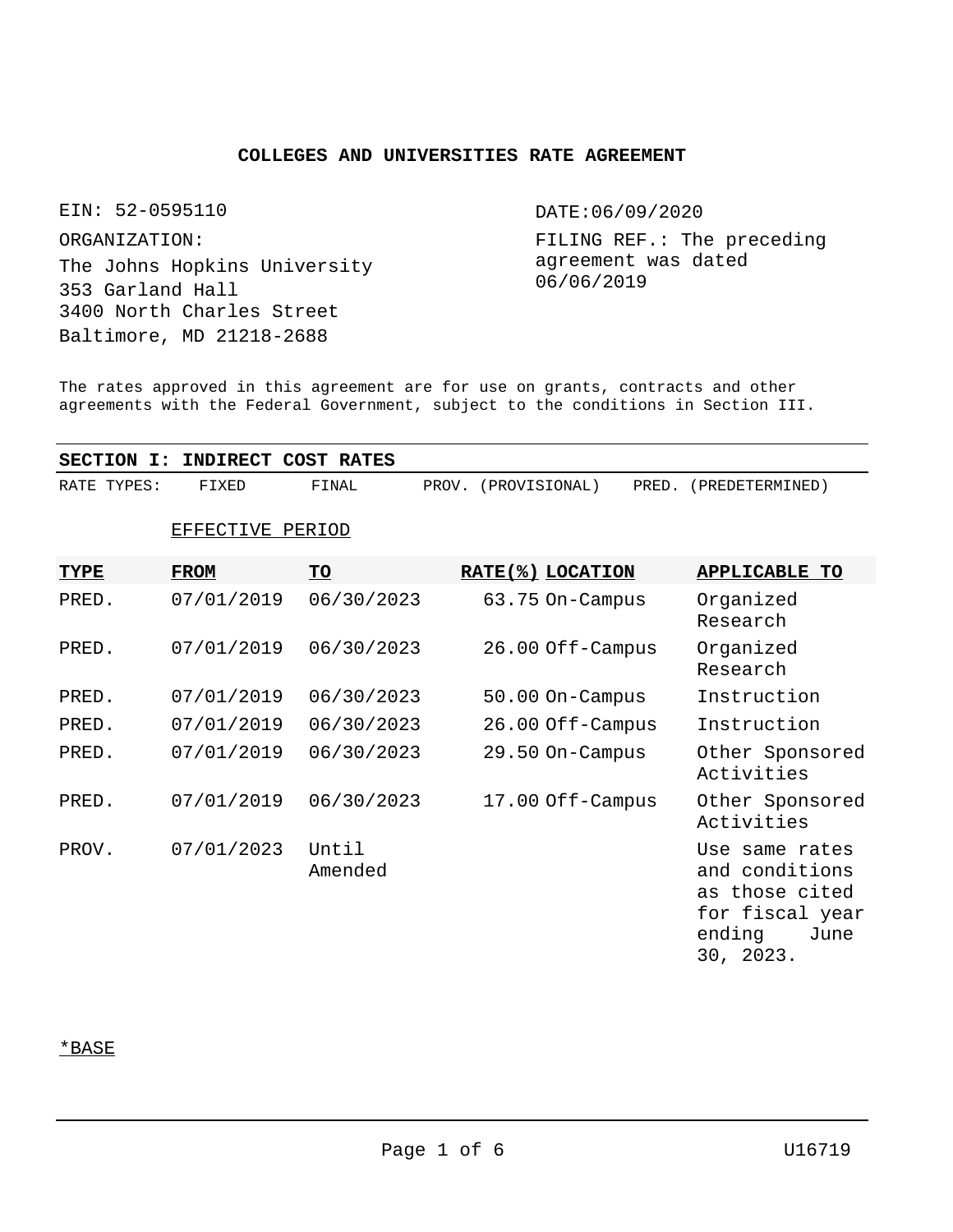Modified total direct costs, consisting of all direct salaries and wages, applicable fringe benefits, materials and supplies, services, travel and up to the first \$25,000 of each subaward (regardless of the period of performance of the subawards under the award). Modified total direct costs shall exclude equipment, capital expenditures, charges for patient care, rental costs, tuition remission, scholarships and fellowships, participant support costs and the portion of each subaward in excess of \$25,000. Other items may only be excluded when necessary to avoid a serious inequity in the distribution of indirect costs, and with the approval of the cognizant agency for indirect costs.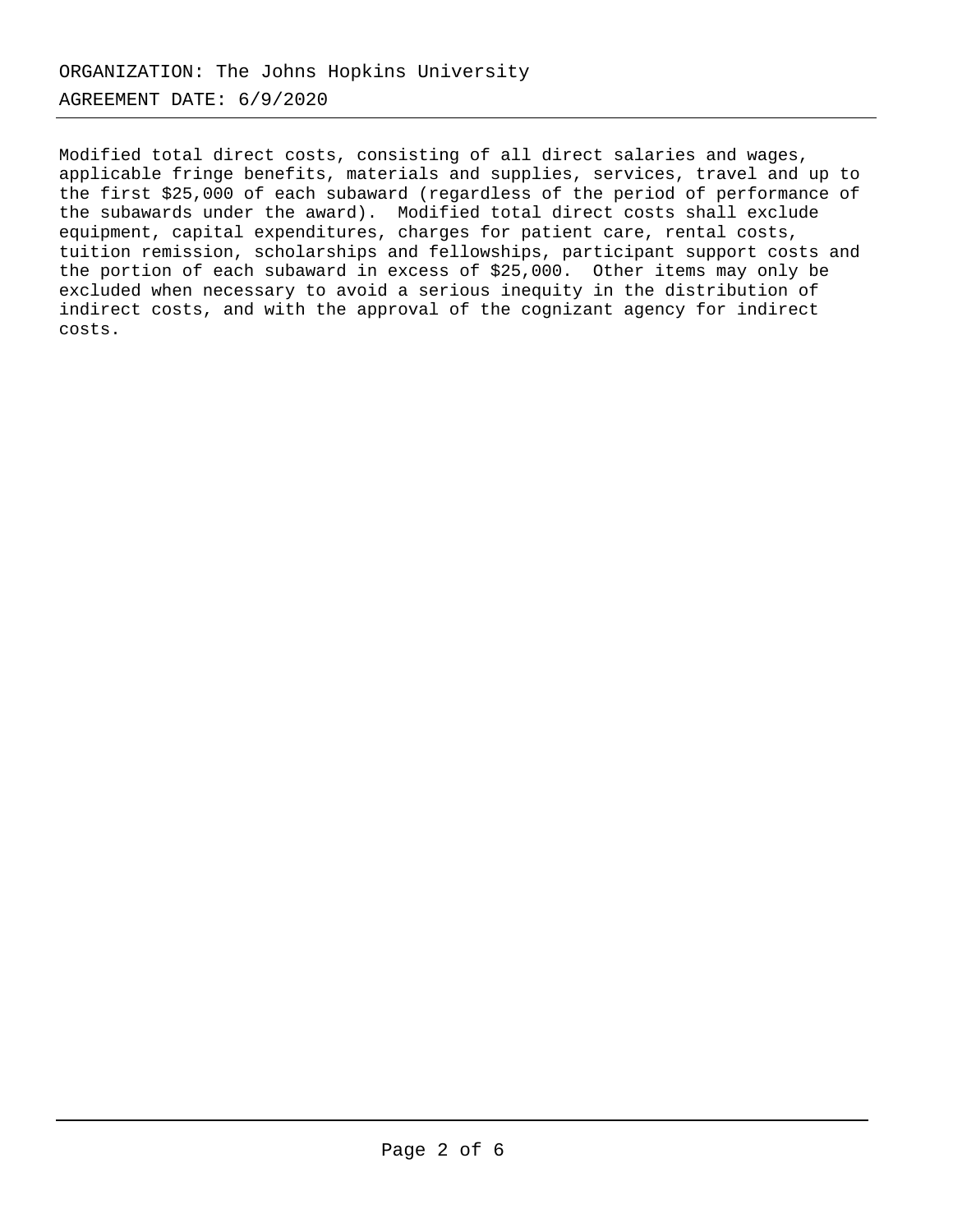# **SECTION I: FRINGE BENEFIT RATES\*\***

| <b>TYPE</b> | <b>FROM</b> | <u>TO</u>        | RATE(%) LOCATION | <b>APPLICABLE TO</b>            |
|-------------|-------------|------------------|------------------|---------------------------------|
| FIXED       | 7/1/2020    | 6/30/2021        | 28.00 All        | Faculty /<br>Staff              |
| FIXED       | 7/1/2020    | 6/30/2021        | 8.00 All         | Temp., Ltd.,<br>Casual          |
| FIXED       | 7/1/2020    | 6/30/2021        | 8.00 All         | Medical<br>Intern /<br>Resident |
| FIXED       | 7/1/2020    | 6/30/2021        | 18.50 All        | Post Doctoral                   |
| FIXED       | 7/1/2020    | 6/30/2021        | 10.30 All        | Post Doctoral<br>Stipend        |
| PROV.       | 7/1/2021    | Until<br>amended | 34.00 All        | Faculty /<br>Staff              |
| PROV.       | 7/1/2021    | Until<br>amended | 8.00 All         | Temp., Ltd.,<br>Casual          |
| PROV.       | 7/1/2021    | Until<br>amended | 8.00 All         | Medical<br>Intern /<br>Resident |
| PROV.       | 7/1/2021    | Until<br>amended | 18.50 All        | Post Doctoral                   |
| PROV.       | 7/1/2021    | Until<br>amended | 10.30 All        | Post Doctoral<br>Stipend        |

\*\* DESCRIPTION OF FRINGE BENEFITS RATE BASE: Salaries and wages excluding vacation pay.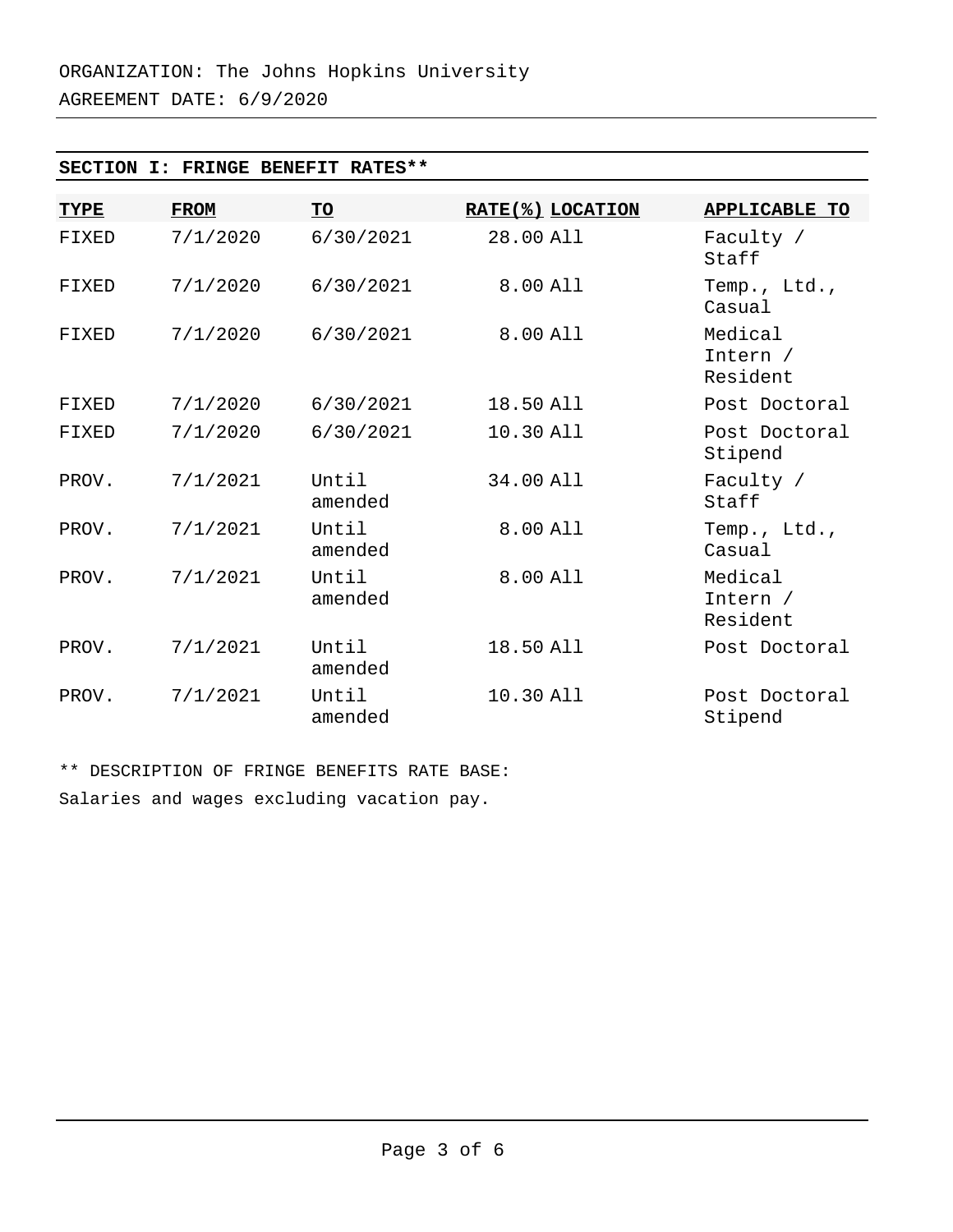## **SECTION II: SPECIAL REMARKS**

## TREATMENT OF FRINGE BENEFITS:

The fringe benefits are charged using the rate(s) listed in the Fringe Benefits Section of this Agreement. The fringe benefits included in the rate(s) are listed below.

OFF-CAMPUS DEFINITION: For all activities performed in facilities not owned by the institution and to which rent is directly allocated to the project(s), the off-campus rate will apply. Actual costs will be apportioned between oncampus and off-campus components. Each portion will bear the appropriate rate.

## TREATMENT OF PAID ABSENCES:

Holiday, sick leave pay and other paid absences except for vacation pay are included in salaries and wages and are claimed on grants, contracts and other agreements as part of the normal cost of salaries and wages. Separate claims for the costs of these paid absences are not made.

Fringe benefits include: FICA, Unemployment & Workers' Compensation, Retirement, Health/Life/Dental/Disability Insurance, Tuition Remission, TIAA/CREF, Staff Development, Benefits Administration, Special Programs, Accrued Vacation and Continuing Professional Education.

The Off-Campus indirect cost rate is not applicable to the direct costs of GCRC nursing and dietary personnel. The direct costs associated with these nursing and dietary personnel are considered patient care costs and the related indirect costs are reimbursed through the JOHNS HOPKINS HOSPITAL'S patient care Rate Agreement.

The rate agreement does not cover the Applied Physical LAB (APL) of the JOHNS HOPKINS UNIVERSITY. Rates for APL are established separately.

Equipment means an article of nonexpendable tangible personal property having a useful life of more than one year, and an acquisition cost of \$5,000 or more per unit.

The next Indirect Cost rate proposal based on the fiscal year ending June 30, 2022 is due in our office by December 31, 2022.

The next Fringe Benefit rate proposal based on the fiscal year ending June 30, 2020 is due in our office by December 31, 2020.

\*\*This agreement updates the Fringe Benefits Rates section only. All other terms and conditions from the preceding agreement remain unchanged.\*\*